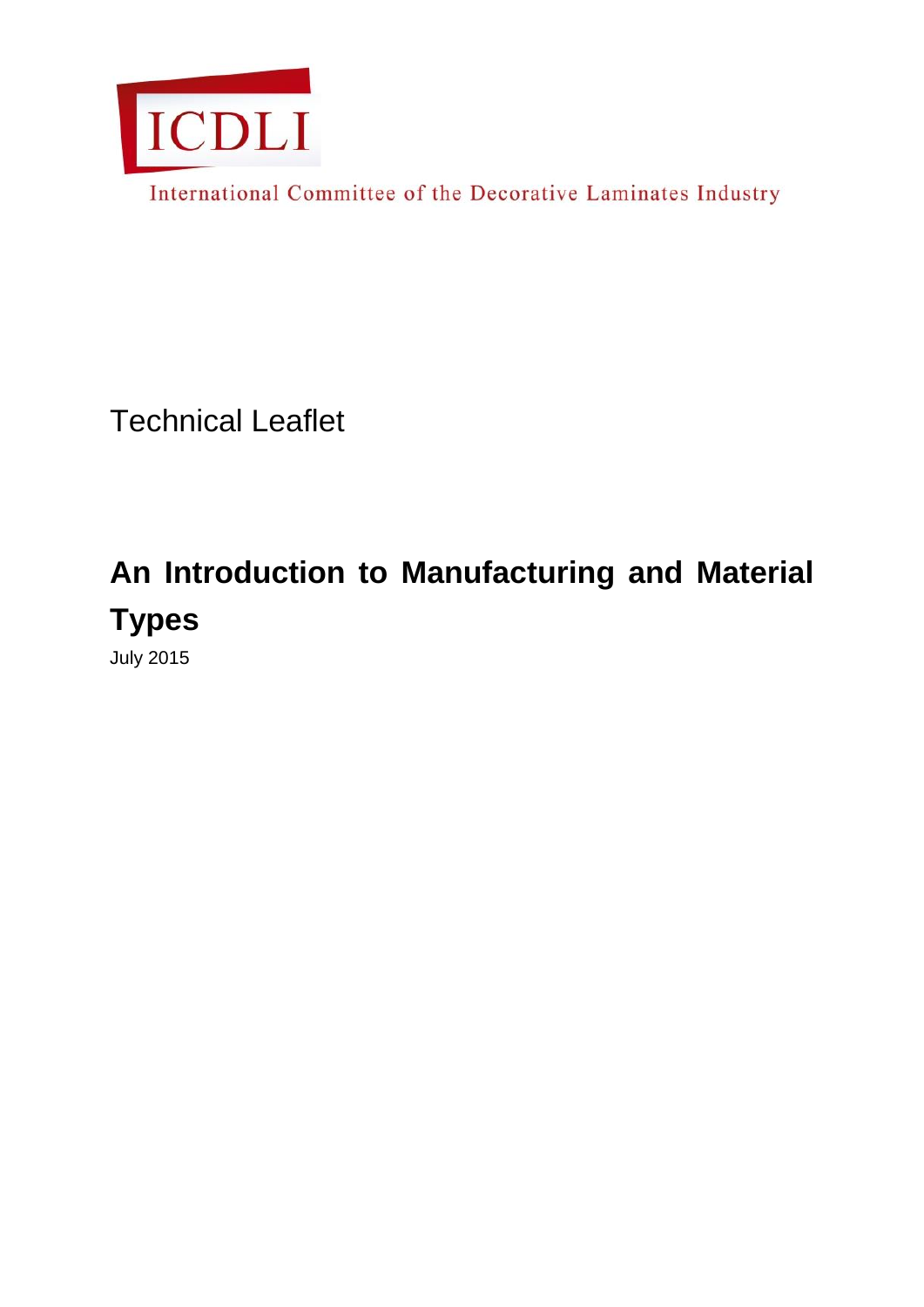

# **Preface**

High-pressure laminate (HPL) in accordance with EN 438 has been used in the construction and furniture sector for decades. The European standard EN 438 defines the material, requirements and properties of HPL.

HPL is a resin and paper-based thermosetting composite material and features a unique, extremely robust, resistant, modern and very decorative surface. HPL is omnipresent in our day-to-day lives and is self-supporting or used in conjunction with substrates. The application and usage areas of HPL are extremely diverse and are constantly evolving. This requires knowledge management which provides regularly updated information and assistance with regard to different applications and processing, in the form of technical bulletins.

This technical leaflet "An Introduction to Manufacturing and Material Types" provides an overview of manufacturing of HPL.

This document makes no claim of completion regarding listing the full details of any standards referred to in the text.

All information is based on the current state of technical knowledge, but it does not constitute any form of liability. It is the personal responsibility of the user of the products described in this information leaflet to comply with the appropriate laws and regulations.

For more than 50 years the ICDLI has been the international representative of the interests of European laminate manufacturers. Further information about the ICDLI and the data sheets published up to now can be found at [www.icdli.com.](http://www.icdli.com/)

This application was compiled by the International Committee of the Decorative Laminates Industry. It considers the conditions of application technology in the European countries. If you have further questions, please contact us:

**ICDLI aisbl - International Committee of the Decorative Laminates Industry**

Rue de la presse 4, 1000 Bruxelles, Belgium Head office: Städelstraße 10, 60596 Frankfurt / Main, Germany, phone +49 69 2 71 05-31, fax +49 69 23 98 37, E-Mail: [info@pro-kunststoff.de](mailto:info@pro-kunststoff.de)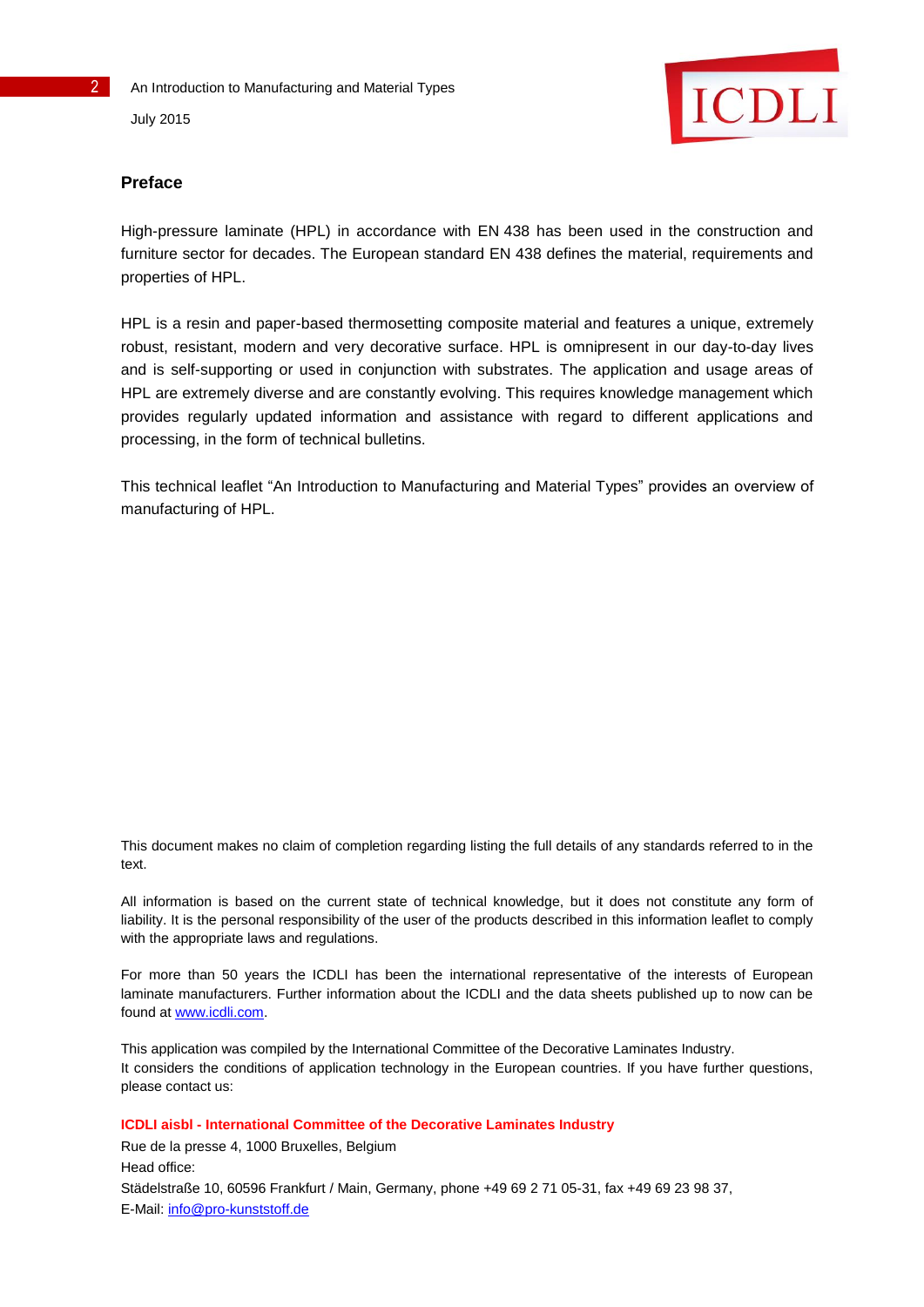

July 2015



# **Contents**

- 1. The origin of HPL
	- 1.1 The history of HPL
	- 1.2 The success
- 2. High pressure laminates Production process
	- 2.1 Raw materials
	- 2.2 Resin production
	- 2.3 The impregnation (treating) of papers
	- 2.4 Assembling and build-up
	- 2.5 The high pressure process
	- 2.6 Trimming, Sanding, Inspection
	- 2.7 Fabrication of HPL elements and compact sheets
	- 2.8 Note
- 3. Different types of HPL
- 4. Main application fields
- 5. Environmental relevance
	- 5.1 HPL: eco-sustainable production
	- 5.2 HPL in use: durable, hygienic and environmentally safe
	- 5.3 HPL: recovery
- 6. Technical data, chemical and physical properties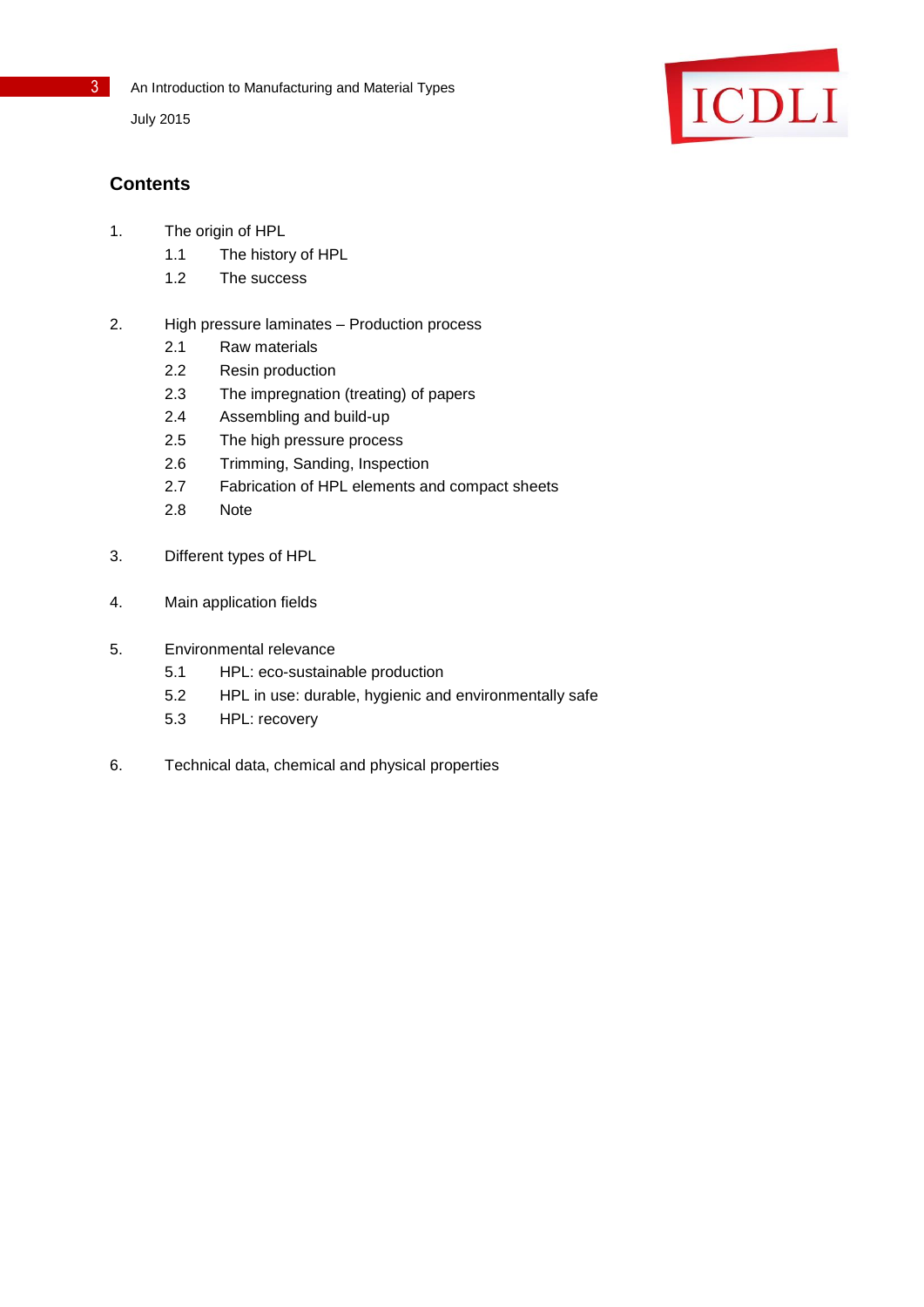

# **1. The origin of HPL**

#### 1.1 The history of HPL

In 1907 the first patent was granted to the Belgian chemist Leo H. Baekeland for a product type with the commercial name "Bakelite": A mixture of wood flour or fibres with phenol resins could be pressed in metal forms and simultaneously cured by heat.

In flat form produced as sheet material by impregnating paper with phenol formaldehyde resin and cured between steel plates, it became a replacement for mica as carrier for electrical components in consumer products of the 1920's such as radios and switchboards.

First melamine formaldehyde reactions were explored in 1906 and made commercially during the 1930's by different companies.

The development of decorative papers with a high absorption for melamine formaldehyde resins was the basic step to a decorative laminate during the 1940's.

A combination of phenol resin impregnated Kraft paper with a lightfast and coloured melamine resin impregnated decorative paper on top pressed together and cured under heat had an rapid development during the 1950's:

Some key-developments of HPL for special market segments are:

#### **1960's:**

- Heat resistance or cigarette-proof quality with an inlay of aluminium foil for heat transfer.
- Self supporting HPL or compact HPL in thickness between 2 and 30 mm.
- Postforming HPL

#### **1970's:**

- Fire retardant HPL for transport and wall cladding.
- HPL with highly textured surfaces.
- Electrostatic dissipative laminates for antistatic applications.

#### **1980's:**

- Wear resistant laminates for counter tops and domestic flooring systems.
- Outdoor HPL compact laminates with weather-resistant surface protection.
- HPL with metal surfaces.
- HPL with wood veneer surfaces.
- HPL with chemical resistant surfaces.

#### **1990's:**

- Continuously pressed high pressure laminates.
- Compact laminates with alternative core materials.
- Translucent HPL.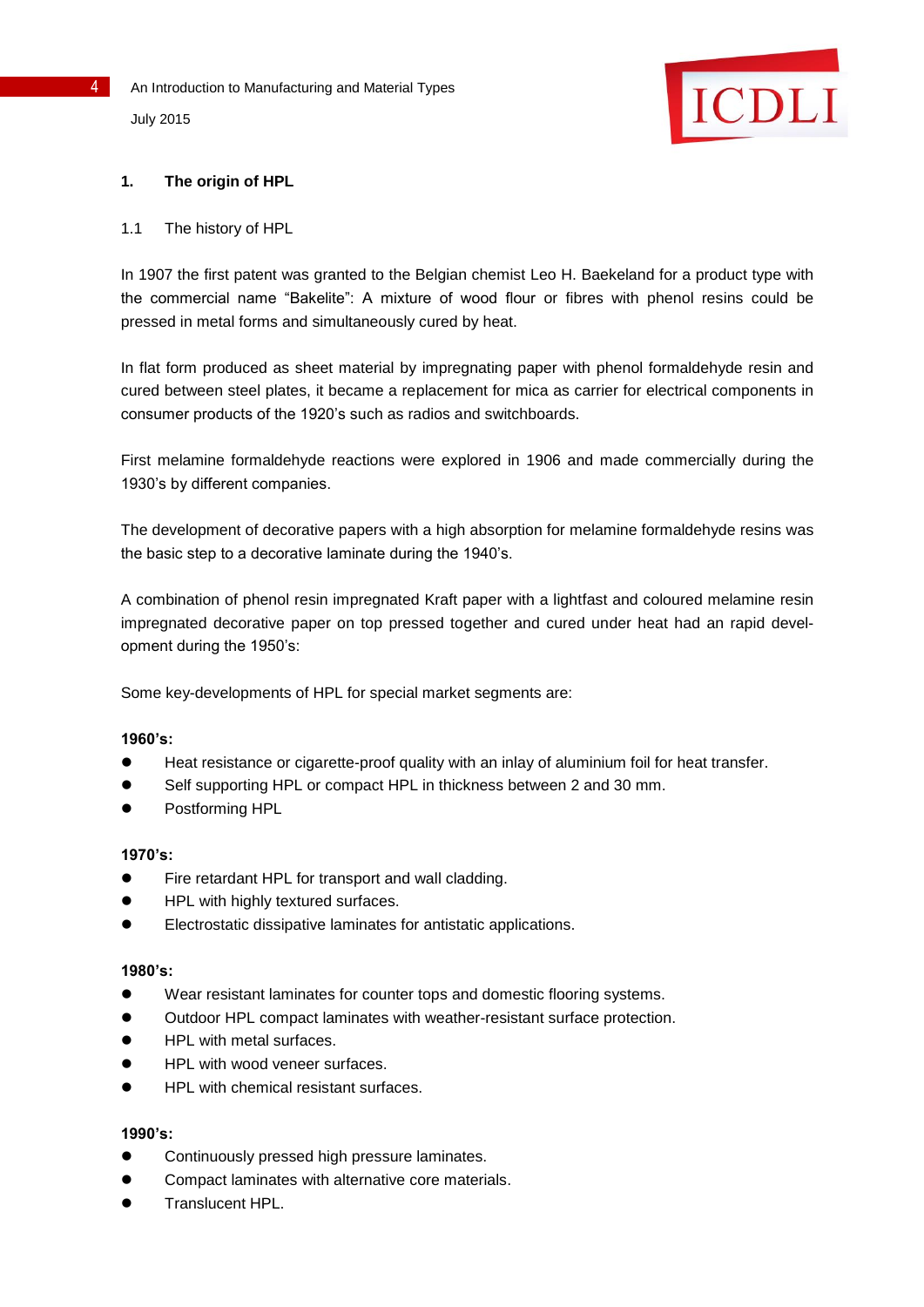July 2015

# ICDLI

#### **2000's:**

- **•** Fluorescent effect HPL
- Digital decor prints.

#### **2010´s**

- Antibacterial surfaces
- Synchronised surfaces structure

# 1.2 The success

HPL can be made in nearly every decorative colour or pattern to fulfil the designers wishes in a cost effective way.

The colour (print) is identical over millions of m<sup>2</sup> and does not change like paints from batch to batch.

The colour (print) is more lightfast than natural veneer or wood.

The surface is resistant against high temperature, scratch, wear and impact, water, solvents, and most household chemicals. HPL are very heat-resistant, are not easy to ignite and do not melt or cause burning droplets in case of fire.

HPL are easy to clean, attractive, have a long service-life and need little maintenance. They can be easily machined with common wood-working tools.

# **2. High pressure laminates – Production process**

# **High-pressure decorative laminate(s) (HPL)**

Sheet(s) consisting of decorative surface layer(s) and core layers bonded together by a high pressure Process. Typical values for the high pressure process are a temperature of ≥ 120 °C and a pressure of ≥ 5 MPa.

# **Surface layer**

upper decorative layer consisting in one or more sheets of fibrous material (usually paper) impregnated with aminoplastic thermosetting resins (usually melamine based resins) or other curable resins or other decorative design surfaces such as metal foils, wood-veneers and textiles, etc. which are not necessarily treated with thermosetting resin The surface layers can appear on one or both side(s) of the laminate(s). In case of one-sided laminates, the back of the sheet(s) may be made suitable for adhesive bonding to a substrate.

# **Core layer**

Core layer consisting of fibrous materials (usually paper) impregnated with thermosetting resins (usually phenolic based resins) or other curable resins, eventually reinforced by metal layer(s) or metal mesh(es) and others which are not necessarily treated with thermosetting resin.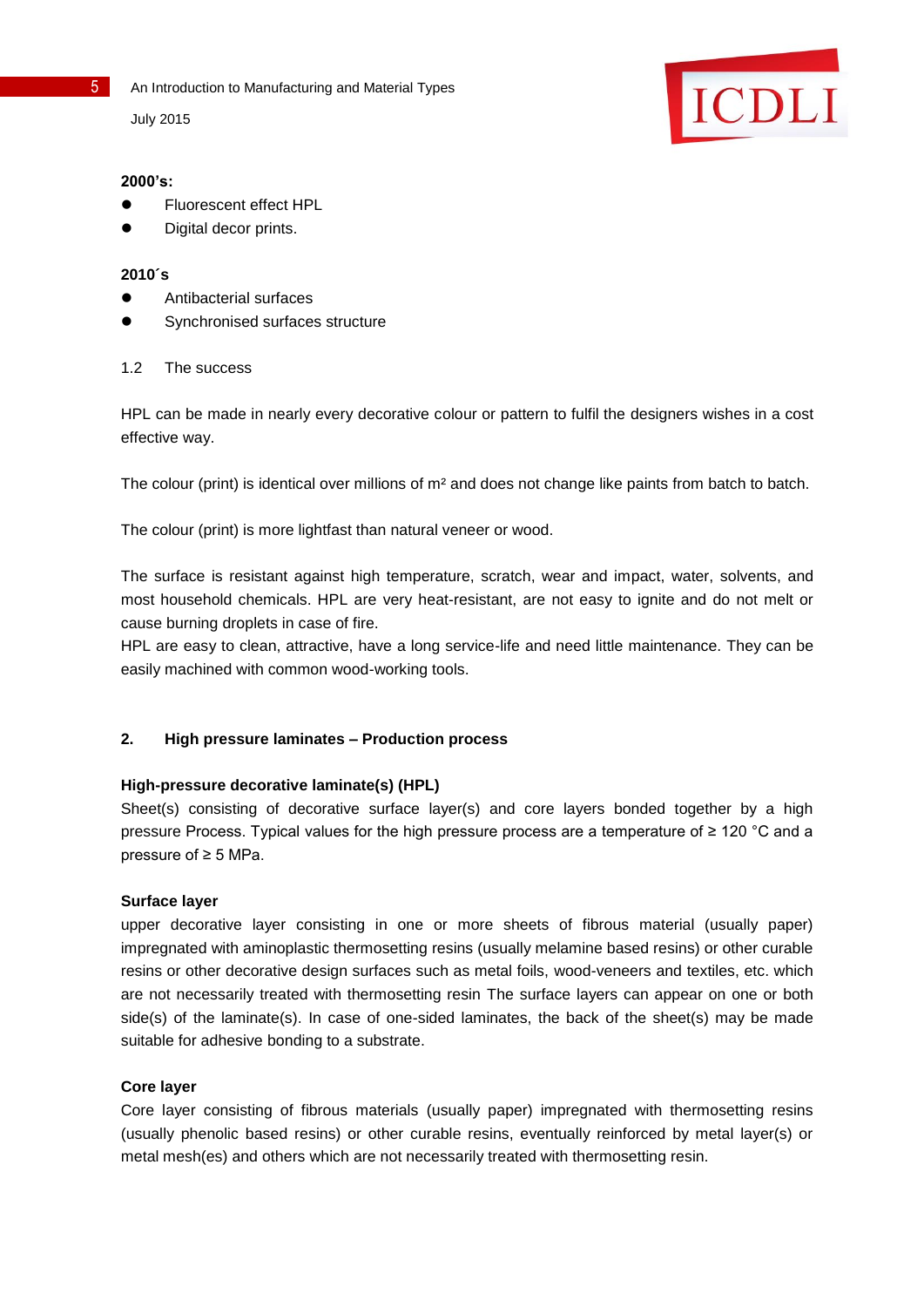

July 2015

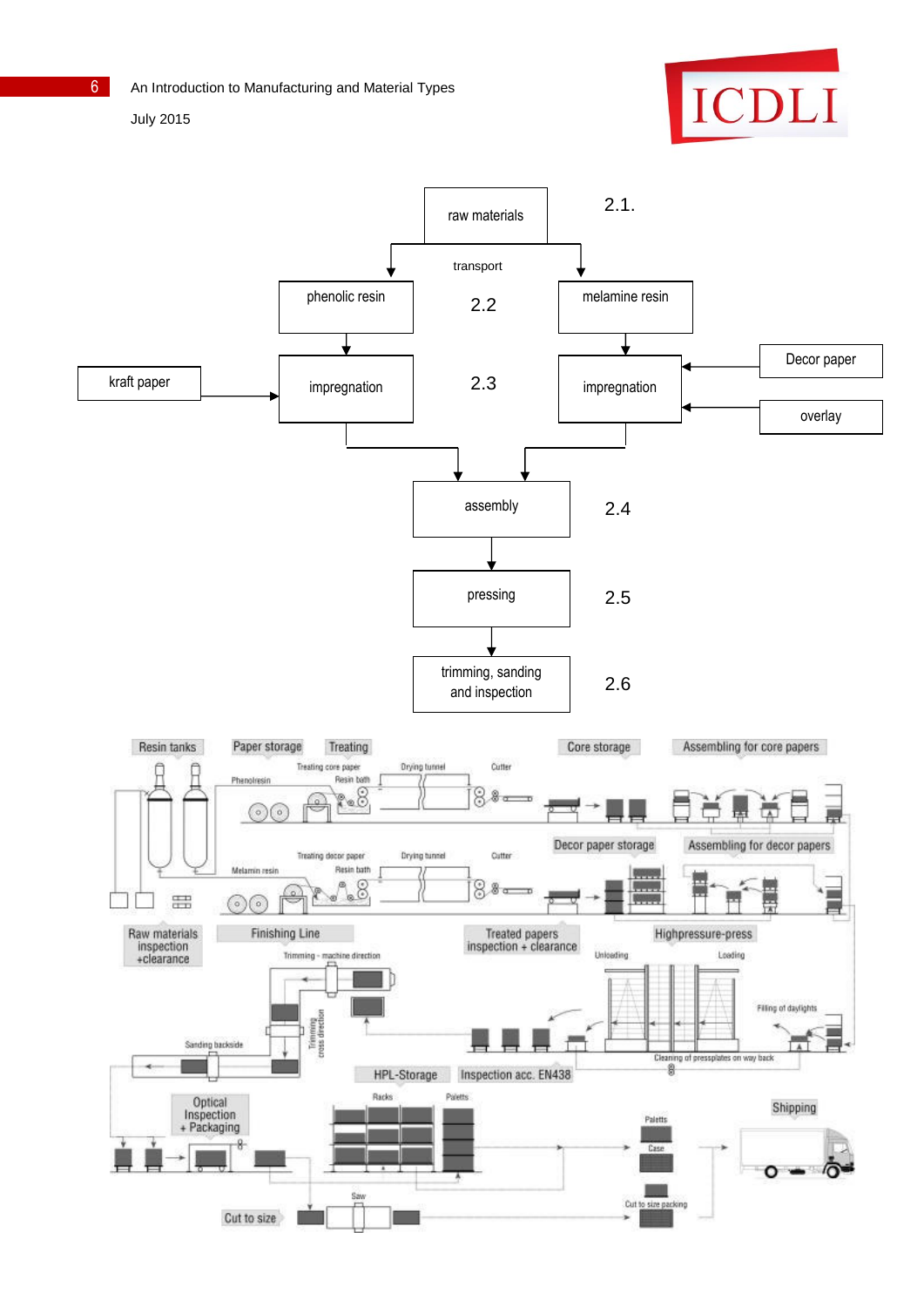

# 2.1 Raw materials

2.1.1 Kraftpaper (80 - 300 g/m²)

Saturating Kraft paper for HPL has absorption capacity suitable for resins. Kraft paper may be made of virgin and/or recycled fibres.

2.1.2 Decor paper (50 - 160 g/m²)

Decor paper is bleached and pigmented paper providing an aesthetically pleasing appearance. The decorative layers can be pigmented solid colours or more unique patterns using gravure roll or digital printing technologies such as wood grains, stone patterns and individual designs.

2.1.3 Overlay paper (15 - 80 g/m²)

Overlay is a bleached unpigmented, transparent paper with very high absorption capacity for resins. It is used to improve abrasion resistance.

#### 2.1.4 Melamine Resin

Melamine resins are made from melamine and formaldehyde solution. Melamine resins are transparent, lightfast, scratch resistant, hard coatings best applicable for the surface layers of HPL.

2.1.5 Phenolic resin

Phenolic resins are made from phenol and formaldehyde solution. Phenolic resins are brownish, relative elastic compounds for the core layers of HPL.

#### 2.2 Resin production

Both resins are produced in a batch process. In kettles the chemical components react together under well controlled conditions. Formaldehyd connects to melamine molecules or phenol molecules and forms reactive compounds for the further impregnation and press process.

# 2.3 The impregnation (treating) of papers

Kraft paper and decor paper are delivered in large rolls. In continuous horizontal "treaters" (i.e. impregnation machines) the paper is unwound, immersed into the resin bath, saturated with resin and then dried. The dry paper, filled with still reactive resin, is cut to sheets of the desired length or wound up again and stored in conditioned rooms for later use.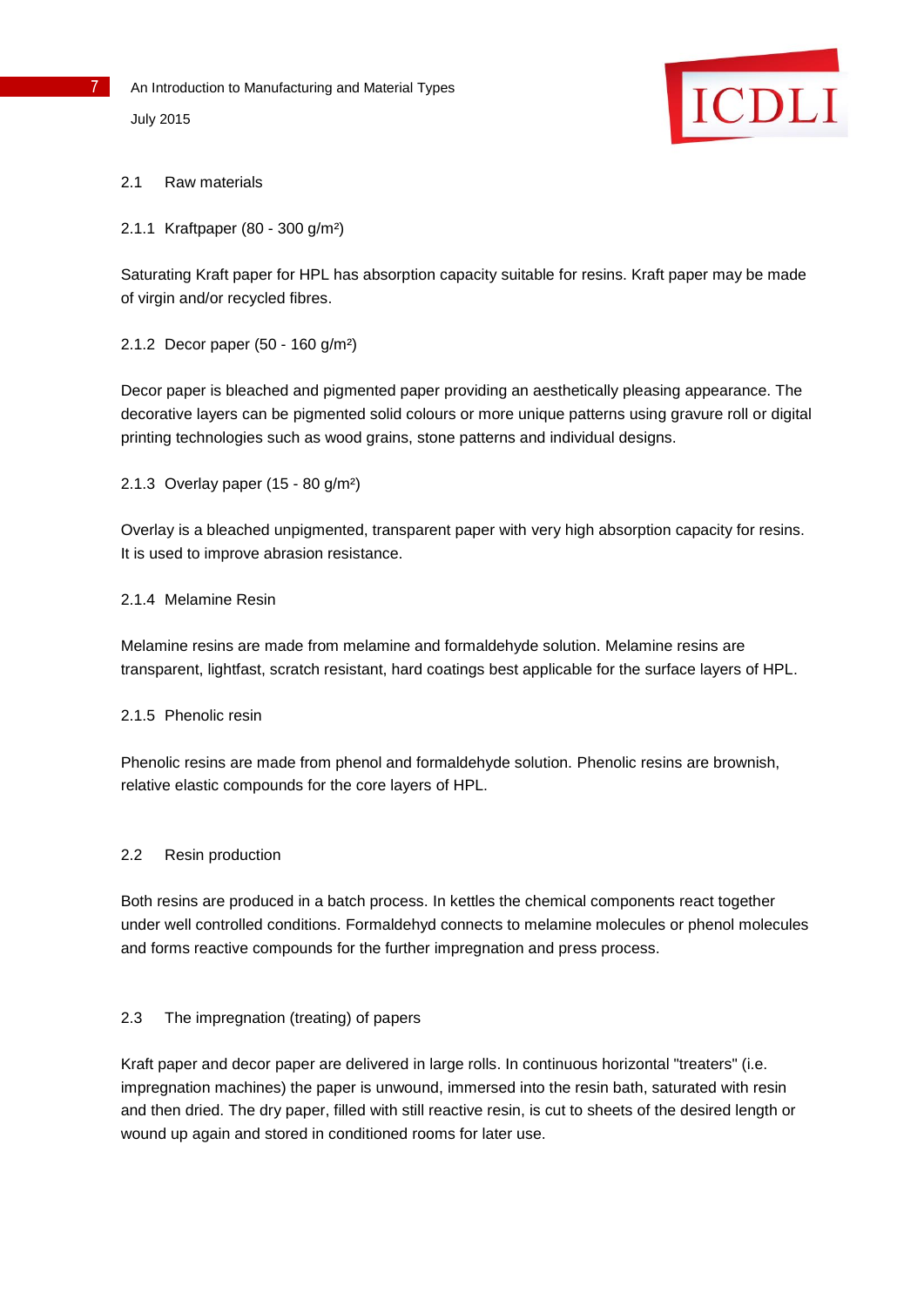July 2015





Impregnation of kraft paper



Impregnation of decorative paper

#### 2.4 Assembling and build-up

The treated papers are collected from stock and assembled in clean, dust free rooms to build the right order in the desired colour, size, thickness and backing:

| Decorative laminate (HPL/CPL)                |  |
|----------------------------------------------|--|
| Overlay                                      |  |
| Decorative paper patterned<br>or unicoloured |  |
| Core paper -                                 |  |

Typical build-up of a HPL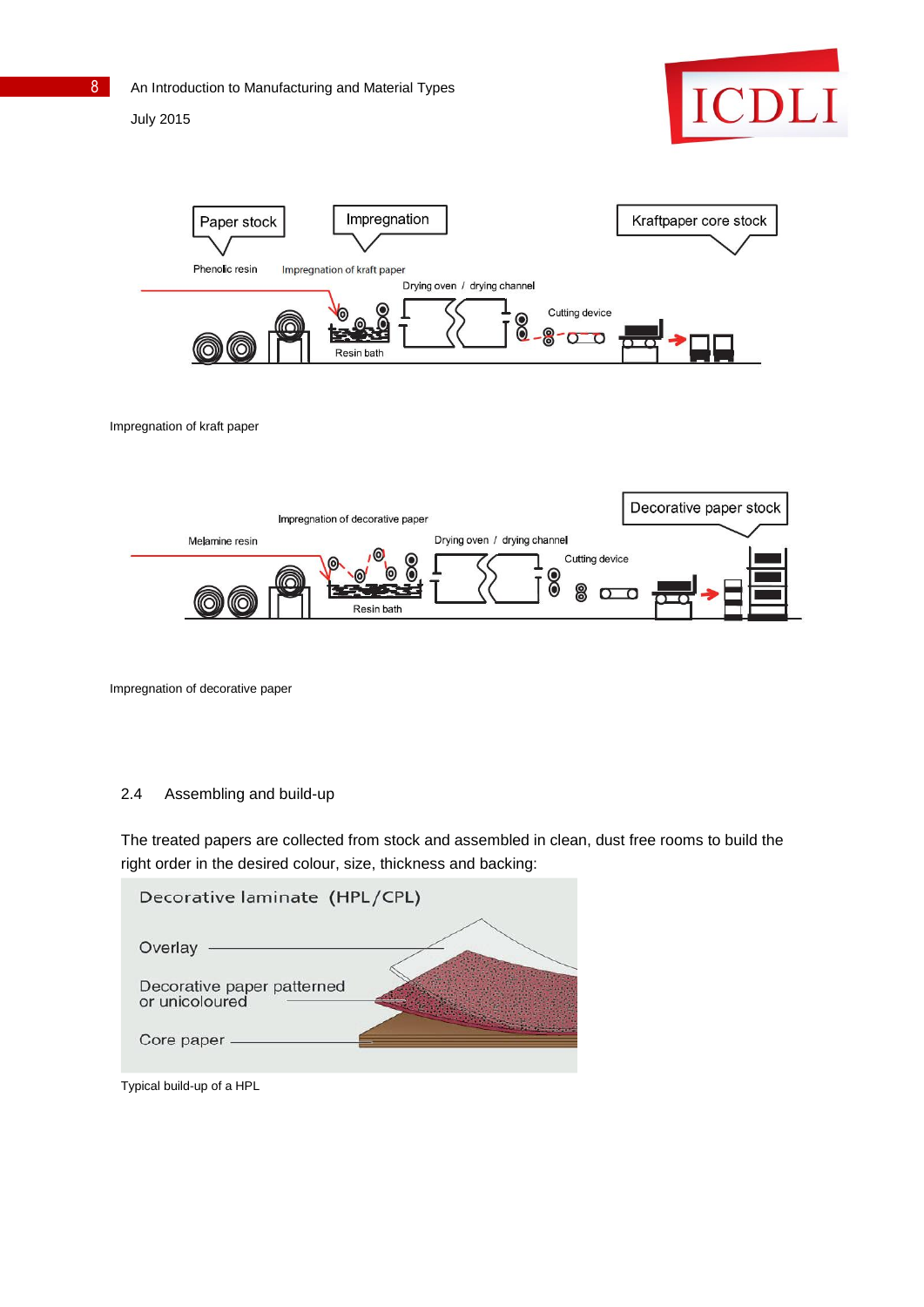



Typical build-up of a compact laminate

Single sided laminates are always produced "back to back", using a release paper. Release papers (i.e. coated special papers) or foils are applied to avoid sticking of laminates together in the press.

In case of multi-opening-presses (multi-daylight-presses) the assembling must be repeated many times to fill the press. Presses with up to 45 openings are in use. Every opening is filled with up to 24 single sided laminates (usually 0.5 – 1.9 mm thick) or at least with one compact laminate (usually 2 to 20 mm thick).

# 2.5 The high pressure process

Multi-daylight presses are loaded at room temperature, closed, set under hydraulic pressure (5 – 8 MPa) and heated up to more than 120 °C. The heat causes a liquefying process of the melamineand phenolic resins. At high pressure the liquid resins are pressed between and into the cellulosic fibres - the density increases followed by the completion of the chemical reaction (polycondensation), called "curing". That forms a homogenous rigid, completely cross-linked network in the form of the sheet. The result is a non-porous laminate, which will not melt.

The cellulose fibres reinforce the laminate. They are chemically bonded and fully integrated into the new compound. The structure of the surface (high gloss, matt, textured etc.) is formed by the press plate (or templates) pressed against the liquefied and afterwards cured melamine layer.

After curing is completed, the laminates is cooled down under pressure to release any tensions.

The complete press cycle may take up to 100 min. depending on press load and max. temperature.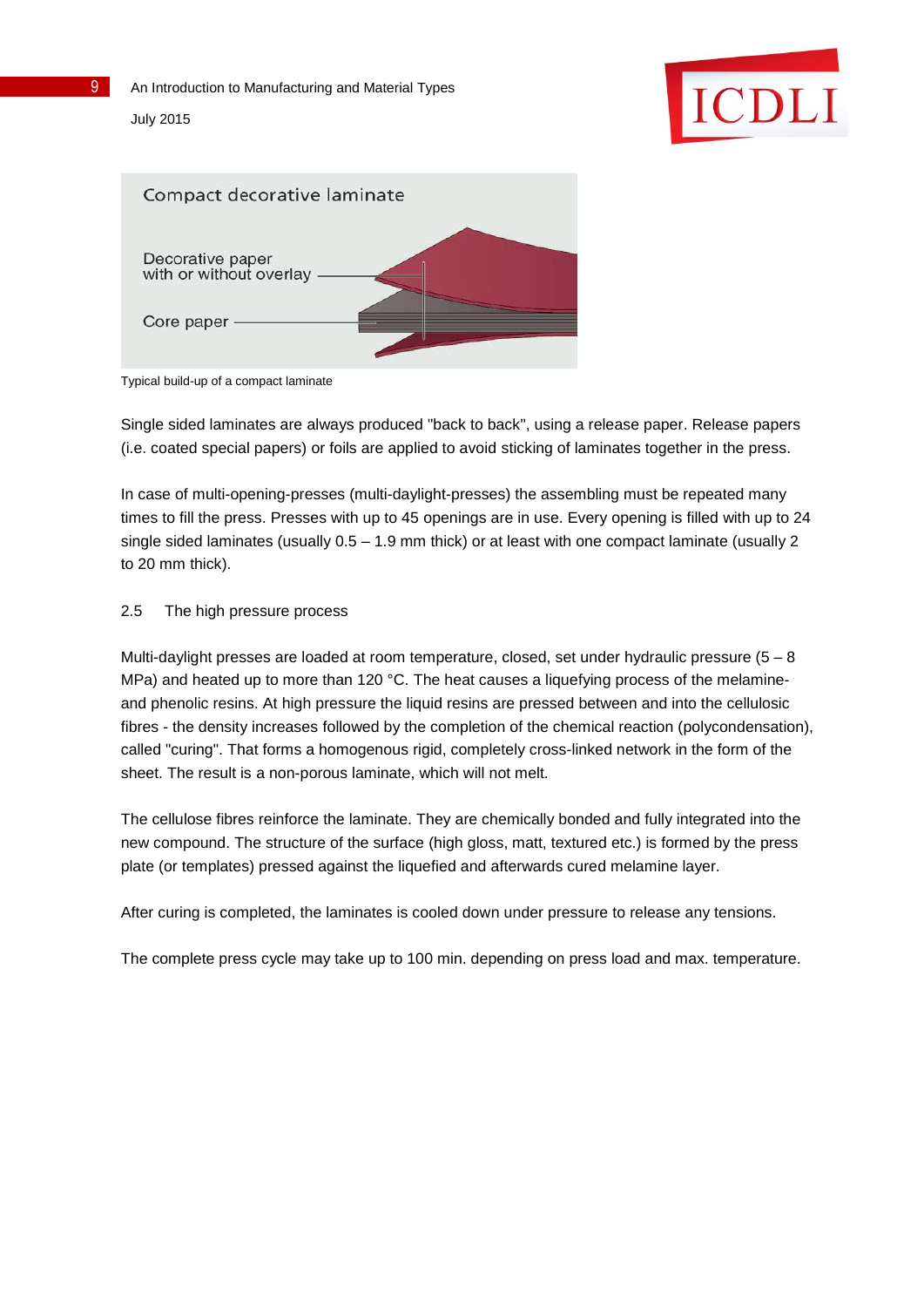July 2015





Continues Production Process (source: Hymmen Industrieanlagen GmbH)



Another production method utilizes continuous presses, where endless strips of treated paper are pressed between two steel belts. Depending on the thickness of the laminate (usually 0.5 – 1.0 mm) and the length of the line, speed varies between 8 and 25 m/min.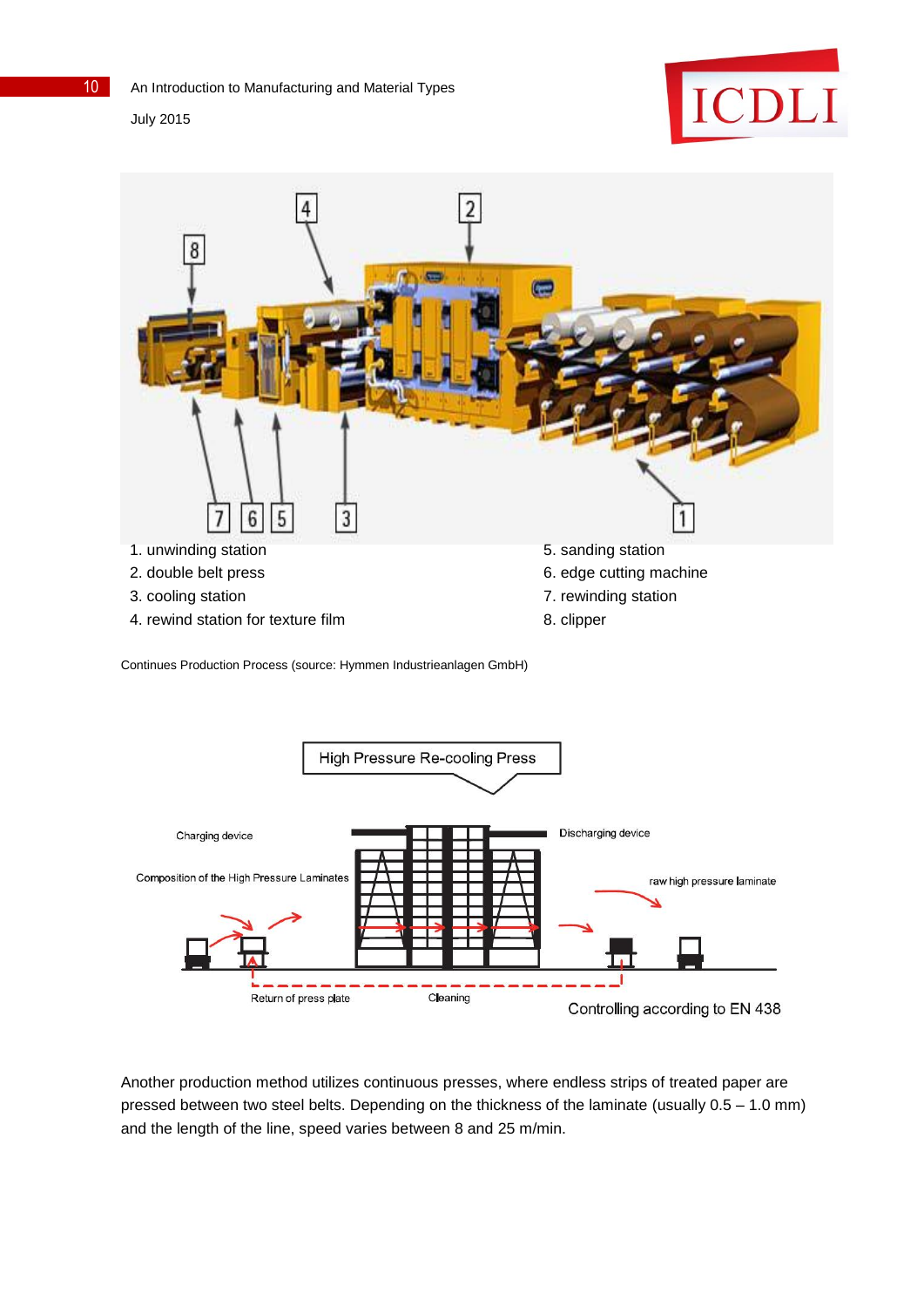

#### 2.6 Trimming, Sanding, Inspection

The laminates are unloaded from the press, and any release material is stripped off. The length and width of the laminate are cut to the required size. Single sided laminates are sanded on the back to improve gluing.

After surface and quality inspection for defects the laminates are labelled, packed and stored for further disposition.

2.7 Fabrication of HPL elements and compact sheets

Single-sided laminates are usually glued to substrates (e.g. chipboard, MDF etc.) to obtain composite elements.

Edging strips may be applied or the laminate may be postformed (e.g. for kitchen worktops).

Compact laminates are cut to size, and fittings are attached to make them ready to be installed as lockers, cubicles, partition-walls, etc.

#### 2.8 Note

Statement of the International Committee of the Decorative Laminates Industry (ICDLI) at the Plenary Assembly 2014.

The ICDLI aims at creating a strong and successful European community of manufacturers as well as the continuation of the success story of decorative high pressure laminates.

To achieve these goals the ICDLI uses exclusively the term HPL (High Pressure Laminate) independent of the production process.

'HPL' is a product, whose quality is defined and standardized in EN 438 and ISO 4586.

# **3. Different types of HPL**

EN 438 parts 3 to 6 and parts 8 and 9 include product classification systems. While each of these systems is different, they contain some common elements as follows:

#### Main classifications:

- $H =$  Horizontal grade
- $V = V$ ertical grade
- C = Compact laminate
- $E =$  Exterior grade
- AC = Abrasion Class for flooring grade (AC 1 to AC 6)
- A = Pearlescent laminate
- $M =$  Metal laminate
- W = Wood veneer laminate
- $B =$  Coloured core laminate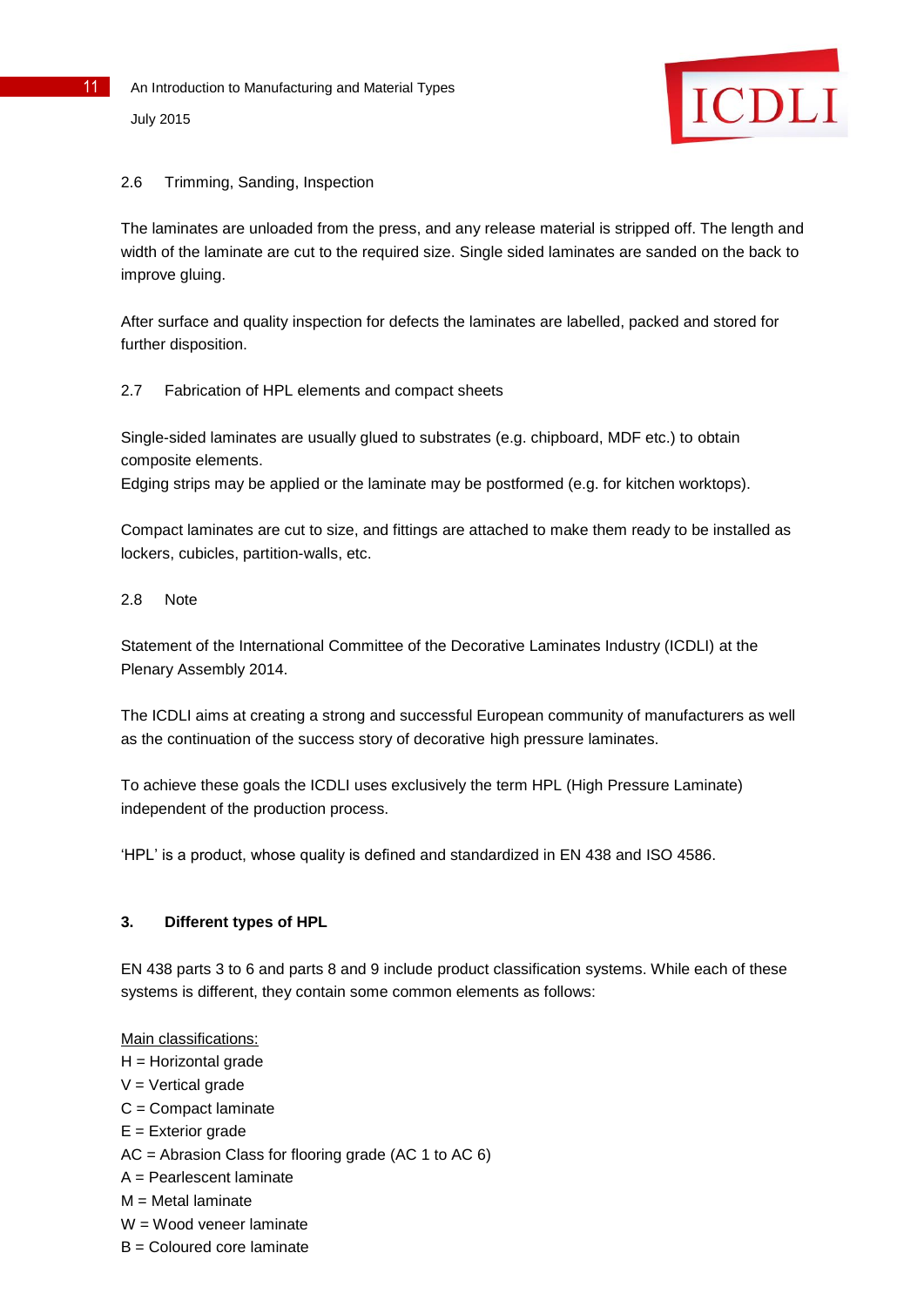- 
- 12 An Introduction to Manufacturing and Material Types

July 2015



- R = Metal reinforced core laminate
- $T = Thin$  laminate  $<$  2mm

Sub-classifications:

- $D =$  Heavy duty or severe use
- G = General purpose or moderate use
- S = Standard grade
- $F =$  Flame-retardant grade
- P = Postforming grade

Out of these letters HPL can be classified as e.g.:

| $HGS =$ | Horizontal General Standard     |
|---------|---------------------------------|
| $HGP =$ | Horizontal General Postforming  |
| $VGF =$ | Vertical General Fire Retardant |
| etc.    |                                 |

# **4. Main application fields**

- Furniture (working table top, doors, backsplash)
- Self-service restaurant (tables, wall-linings, seats, counters)
- Interior (hospital: bed ports, cabinets, service ducts, wall-linings, bumper rails)
- Flooring
- Exterior (balconies, decorative façades)
- Railcars (interior fitting, wall-lining, ceiling)
- Ship (interior fitting)

# **5. Environmental relevance**

5.1 HPL: eco-sustainable production

Paper is a bio based product. Both sustainable forests and recycled fibres are sources for the production of unbleached Kraft paper.

The various types of decorative papers are composed of bleached pulp and contain pigments free of toxic heavy metals.

The most relevant chemical products for the environment are formaldehyde and phenol, but when transformed into resins, they are no longer present at significant levels in HPL because irreversible cross-linked chemical bonds have been formed.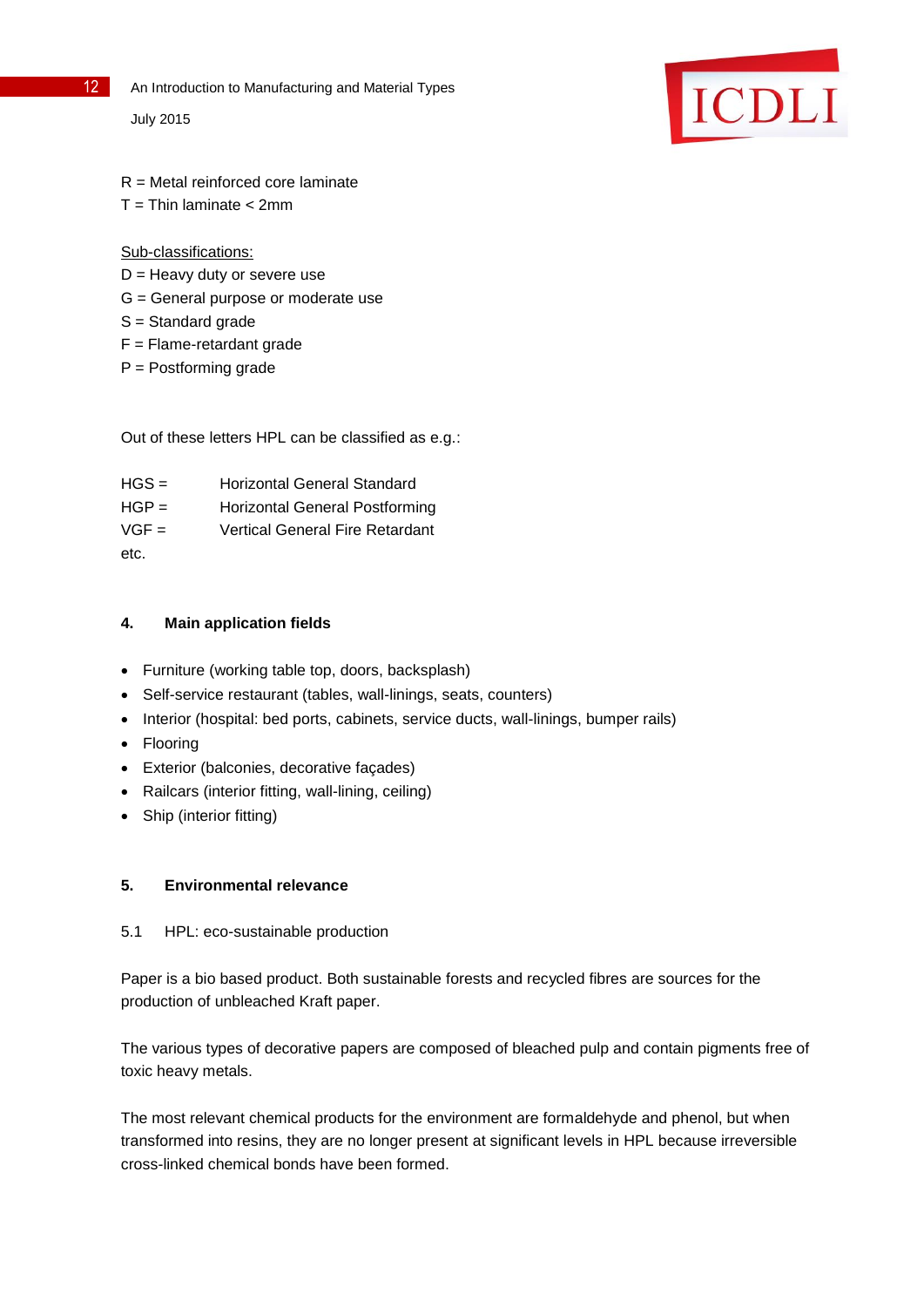

Volatile emissions produced during the paper impregnation are typically burned and the heat can be recovered. In the pressing phase the simultaneous application of heat and high pressure provides a stable and non-reactive material.

Production residuals can be recycled as raw materials or burned for energy recovery in modern, officially approved industrial incinerators.

# 5.2 HPL in use: durable, hygienic and environmentally safe

Emission in use

HPL surfaces do not need any special treatment or care for maintenance. No harmful emissions are released during machining or use. Formaldehyde emission levels are far below the standard for indoor air quality.

• Hygienic merit

Decorative laminates are often used in applications where cleanliness and hygiene are particularly important, such as hospitals and kitchens.

HPL are suitable for contact with foodstuffs. The solid and non-porous HPL surfaces prevent particles of food or chemical products from penetrating and depositing. They are easy to clean.

• Safety in fire situations

Laminates are difficult to ignite, do not melt nor create burning droplets and have properties that retard "spread of flame", thus prolonging evacuating time.

Due to incomplete burning, as with many organic materials, HPL release smoke. However, HPL are capable of meeting the best performance for organic surfacing materials specified in the French standard NFF 16101 (i.e. at least class F2 for smoke density and toxicity).

In dealing with fires involving laminates the same firefighting techniques should be employed as with other wood based building materials.

# 5.3 HPL: recovery

• Thermal recovery

The high calorific value of HPL allows recovery of most of the energy necessary for their production when HPL are burned under controlled conditions.

Recycling